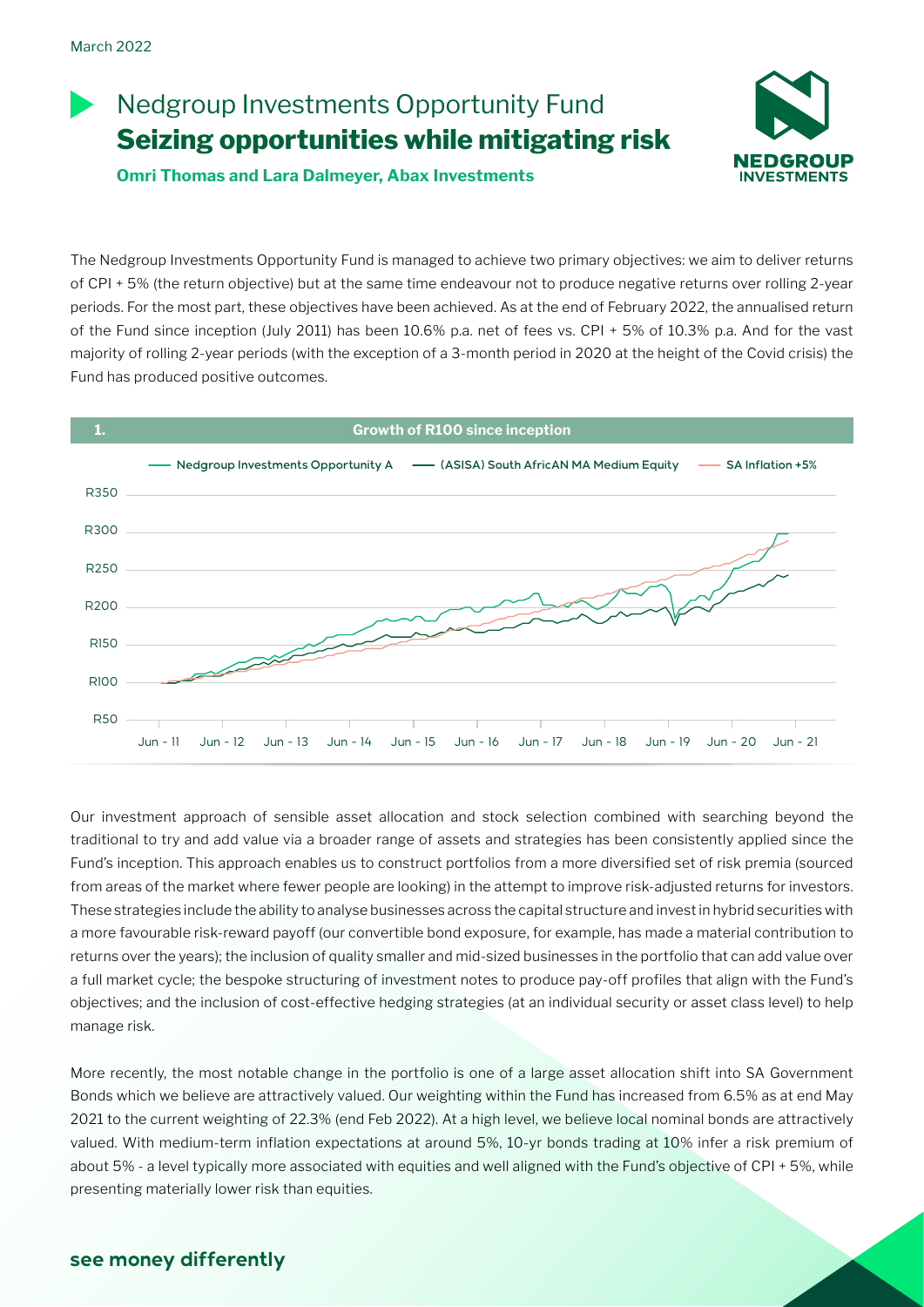The increase in SA bond exposure has largely been funded through a reduction in equity exposure. Over the last year, quite a few holdings were subject to corporate action which prompted us to realise the value of those holdings. These include Royal Bafokeng, Imperial, and Vivo. We have also trimmed some of the holdings that have performed exceptionally well over the period in order to reduce their weightings and lock-in gains.

In this note we look at the reasons why we have added to bonds and explain our current view.

### **Background**

A paradigm shift occurred from February 2021 onwards when global bond volatility increased significantly. This caused big changes across the SA yield curve, causing large non-parallel shifts. The R186 area of the curve weakened 64 bps in February (down 2.2% in performance), while the 12+ year area strengthened by 11 bps (up 1.7% in performance). In March 2021 the US 10-year bond yield rose by more than 30bps, continuing the global sell-off in bonds. The US Treasury inflation-protected securities (TIPS) real yield took the lead to weaken from -1.1% to -0.6%, which resembles the 2013 "taper tantrum" when tapering of QE was announced. The SARB Monetary policy committee (MPC) also indicated in March that the end of the Covid-19 induced cutting cycle was reached and the South African bond yield curve subsequently started to price in hikes, with the yield curve flattening.



\*nominal annual compounded semi-annually

#### **Motivation**

After a bull run in June 2021, the long-term bonds in SA increased again in September and October that year by more than 75bps after Federal Reserve Chair Jerome Powell announced in his Jackson Hole testimony that the bank "could" begin to reduce monthly bond purchases (quantitative easing or "QE") in the second semester of 2021. SA bonds weakened in sentiment with this, and the yield curve steepened to attractive levels. At the time we viewed bonds as an attractive addition to the portfolio.

We cautiously considered the following factors in our analysis:

- $\blacktriangleright$  that global moves in EM bond yields were sentiment driven,
- $\blacktriangleright$  high real rates and the attractive carry trade relative to US short-term rates,
- $\triangleright$  global risk-on sentiment after large lifting of Covid restrictions and more focus on global recovery,
- $\blacktriangleright$  the view that the long-term inflation outlook in South Africa remains within the target band and well managed by the MPC,

## **see money differently**